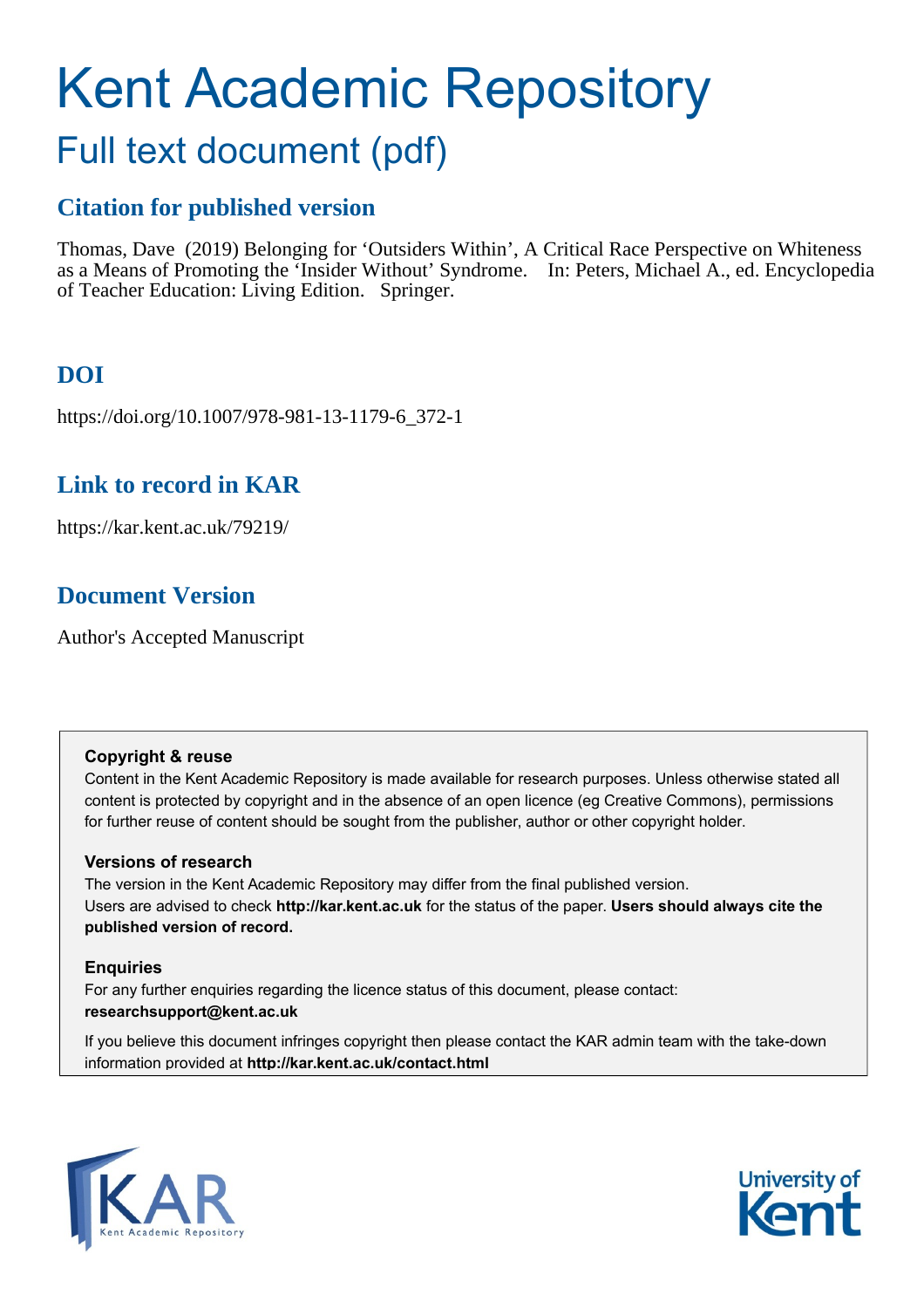# Belonging for 'Outsiders Within', A Critical Race Perspective on Whiteness as a Means of Promoting the 'Insider Without' Syndrome

Dave Thomas School of Sport and Exercise Sciences University of Kent, Kent, UK

## Abstract

A university education and subsequent qualification may enable graduates to achieve symbolic capital – interspersed with social and cultural capital. Why is it then that universities are becoming hostile spaces for people of colour? How does this compromise their sense of belonging? What are some of the issues that people of colour face in achieving a sense of belonging in the academe? How can this be overcome? Universities have become a space where the 'outsider within' is "assigned a group inferiority status [that serves] as proof of the group's inferiority" (Hill Collins 1986 :S20). A space where the 'outsider within', armed with a particular way of seeing reality from both the outside and inside remains an 'insider without'. White supremacy severely undermines sense of belonging by posing institutionalised threats to persons of colour in the academe; it may be considered the antithesis of cultural diversity in progressive societies. Therefore, how can educational spaces be transformed by using the experiences of the *"insiders without"* to effect transformational change?

Keywords: Critical Race Theory (CRT), Sense of Belonging, Whiteness, Insider Without, Outsider Within

#### Introduction

*It had been a good day. The first year of the PhD had been completed and Afolabi had successfully defended his proposal in the upgrade interview. Afolabi's supervisors were exceptional – asking tough, but challenging questions. He couldn't wait to return the books to the library and get a good night's sleep. One of the nice perks that comes with working at a university is that you also get to study there. Afolabi often feel a sense of privilege, gratitude and pride, working at a prestigious university and being able to do a PhD part time. Having completed his undergraduate and Masters degrees on the same campus, the library had become a second home. Added to that, as part of his role as a member of staff, Afolabi hosted several events in the library and believed he had a convivial relationship with the staff.* 

*The books were heavy and for ease, Afolabi donned the lanyard containing the ID card around his neck (the word STAFF was clearly imprinted on the lanyard). Afolabi entered the library and managed to clumsily negotiate the automated security access gate, scanning his ID card. Still desperately balancing the books, he headed towards the automated book deposit, when a member of the library administrative staff mounted a challenge, 'let me see your ID?'. Afolabi acquiesce and immediately declared that he was a member of staff and was only intending to return the books.* 

*Afolabi's ID card was scrutinised closer. The member of staff, calling him by name, said 'you would never imagine the things that students get up to these days in the library, we have to be vigilant. On a daily basis we see gangs, drug dealing and other criminal activity'. Afolabi attempted to redirect the gaze, as a teachable moment, mentioning that the manner in which*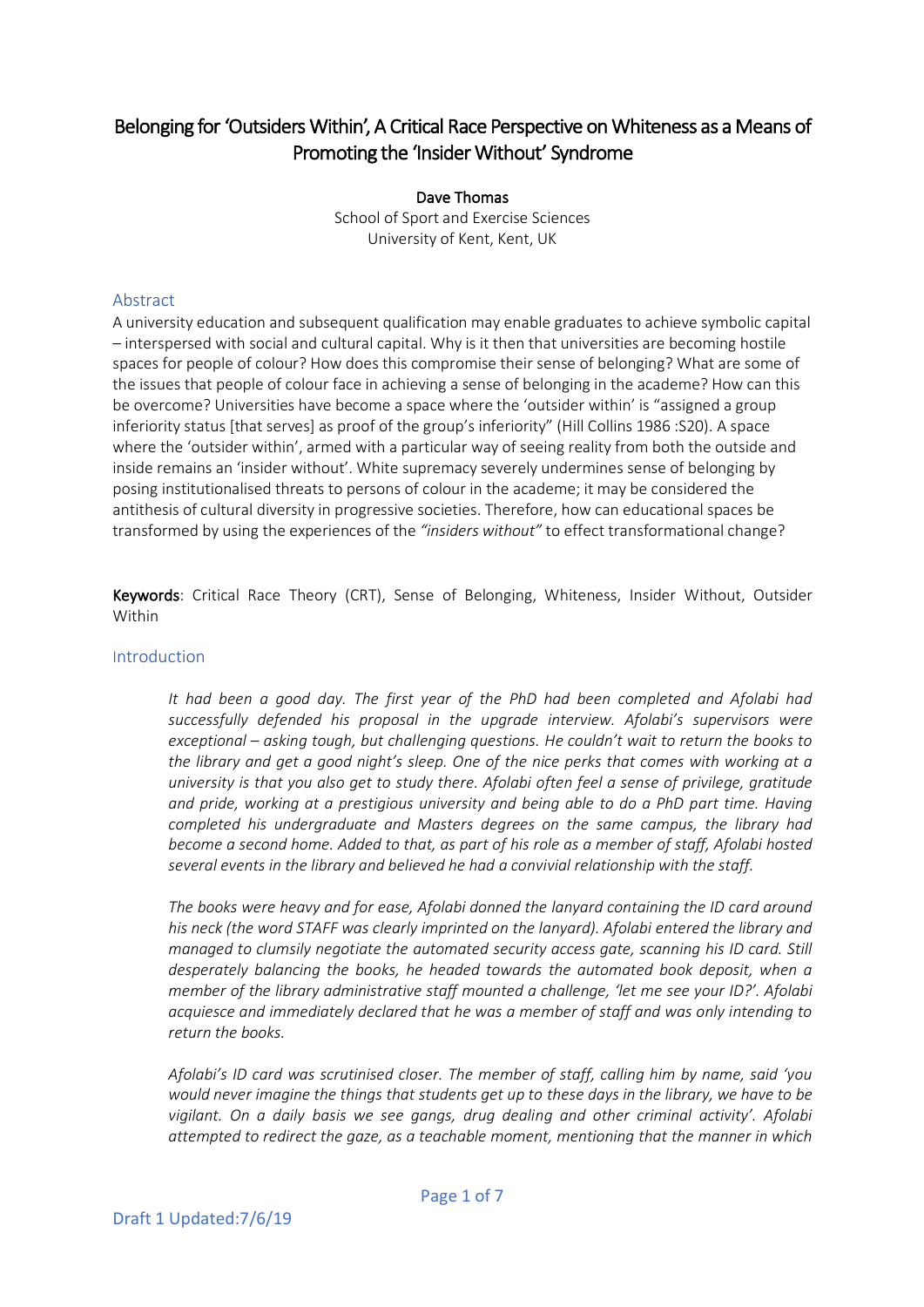*he was treated could be misconstrued as a form of microaggression. This event occurred in the gaze and earshot of students who were themselves traversing the space. The books were then successfully returned. Afolabi couldn't help noticing that for 10 minutes following the event, only black male students were challenged for their ID cards.* 

*On entering his place of work the following morning, Afolabi was informed that a meeting had been arranged between the Library Manager, his line manager and himself to discuss the incident.*

A university education and subsequent qualification may enable graduates to achieve symbolic capital – interspersed with social and cultural capital. It is shown that some graduates have the potential to achieve social mobility and increased employment prospects. It is also shown that year on year, students of colour are entering UK higher education (HE) *en masse* – at a higher rate than any other group. Why is it then that universities are becoming hostile spaces for people of colour? How does this compromise their sense of belonging? What are some of the issues that people of colour face in achieving a sense of belonging in the academe? How can this be overcome?

This article offers answers to these questions and argue that rather than an isolated incident, the prologue is best understood as an example of the predictable iterations of microaggression, inequality and normative whiteness that undergirds UK HE. First, this article will draw on critical race theory (CRT) as a theoretical and methodological framework to analyse how racial conditions promote social inequalities that are reinforced through institutions and institutional structures of HE at the expense of students and staff of colour. Second, institutional whiteness and the dichotomy of liberalism will be discussed in order to unveil the 'post racial' hegemony that it ratifies. Professor Patricia Hill Collins' concept of the '*outsider within*' will provide a further analysis of the web of whiteness and highlight how what I call the *"insider without"* syndrome is developed – a state of double consciousness that result from battle fatigue caused by perpetual microaggressions. This will be unpacked, drawing on the allegory provided in the prologue. Finally, I will conclude with thoughts on how educational spaces can be transformed by using the experiences of the *"insiders without"* to effect transformational change.

### Critical Race Theory (CRT)

Originating as an outgrowth of the Critical Legal Studies (CLS) movement, during the mid-1970s, CRT emerged from the early work of Derrick Bell (an African-American) and Alan Freeman (a White), who were discontent with the slow pace of racial reform in the United States (Ladson-Billings 1998). Since then, CRT has been used extensively to unmask larger, systematic, structural conventions and customs that sustain hegemony of certain groups over an unequal status quo. CRT presents race as a jumping off point to unpack the intersections of inequality that promote otherness for those outside the dominant cultural paradigms (male, White, hetero-sexual, able bodied) and ideology, which perpetuates stereotypes (Ladson-Billings 1998). CRT has become an important tool for deconstruction of oppressive structures and discourses and reconstruction of human agency and equitable, socially just power relations. CRT's framework comprises of five tenets: counter-storytelling; acknowledgement of the permanence of racism; Whiteness as property; interest convergence; and the critique of liberalism. CRT places race at the centre of the paradigm; however, this does not necessarily mean that other identities are ignored. Through the use of CRT, interspersed with the counter-narrative in the prologue, this chapter will highlight how institutional structures promote and reinforce inequality in education at the expense of people of colour. Next, white supremacy will be unveiled by highlighting the structural ways in which White supremacy operates by adopting Whiteness as a baseline descriptor of normalcy in society.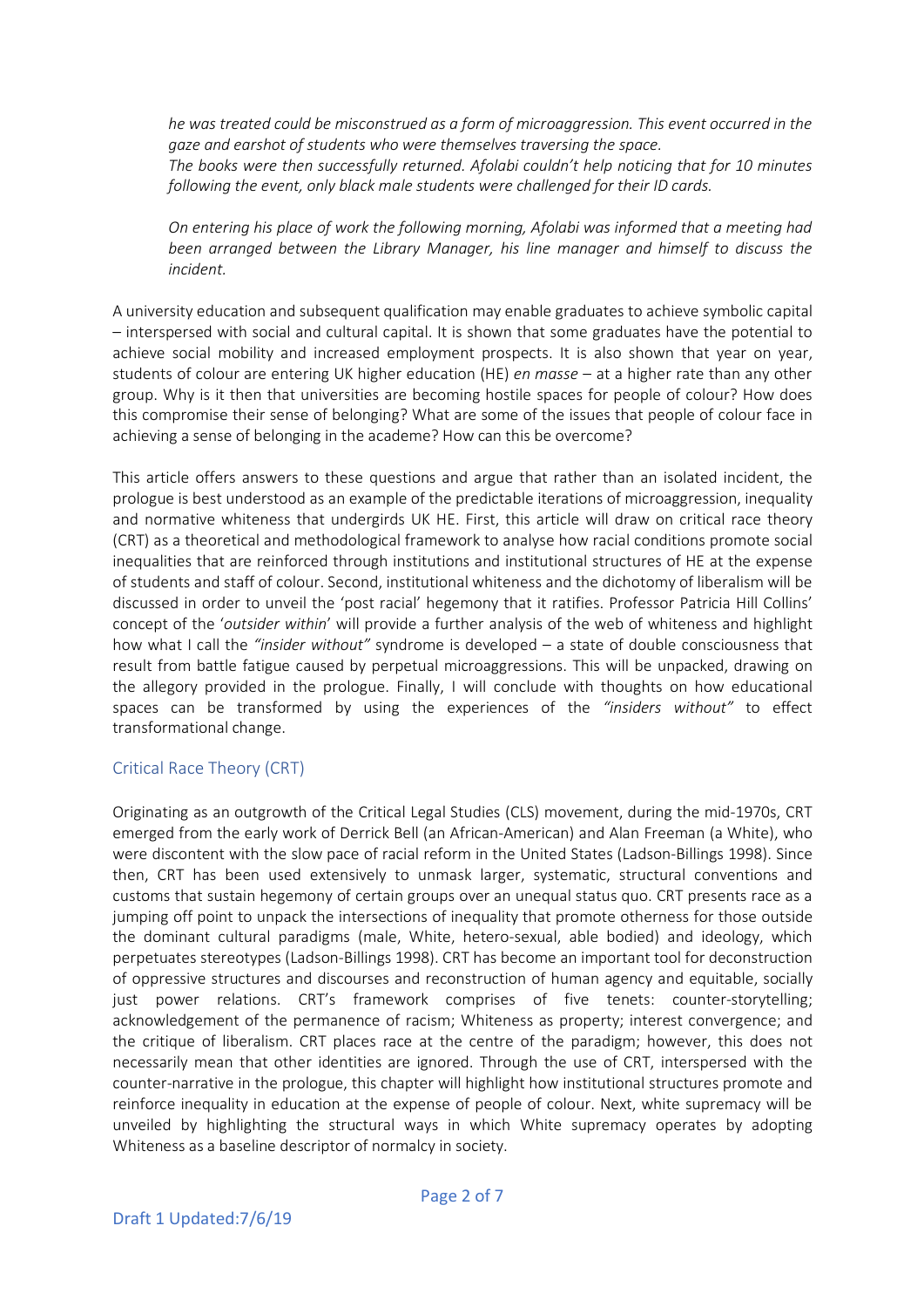#### White supremacy: The dichotomy of liberalism

Frances Lee Ainsley (1989:1024) defined White supremacy as:

"… a political, economic and cultural system in which whites overwhelmingly control power and material resources, conscious and unconscious ideas of white superiority and entitlement are widespread, and relations of white dominance and non-white subordination are daily reenacted across a broad array of institutions and social settings."

This White supremacy that Ainsley describes still reverberates through historical and contemporary manifestations. Through the lens of CRT, it can be seen how White supremacy is enmeshed in contemporary structures and depicted in Afolabi's story, where the library staff justified their actions to challenge Afolabi through the use of a 'stock explanation that constructs reality in a way that maintains their privilege' (Ladson-Billings 1998: 21). As Gloria Ladson-Billings points out, Whiteness can be considered as property – supreme. But why was Afolabi subject to closer scrutiny? Since Afolabi was not White, he did not possess property, hence was relegated to a diminished standing and thrusted into subordination, despite his status as a member of staff and postgraduate researcher. As we will see later in this article, Afolabi's counter-narrative provided a facility to analyse the campus climate and to articulate his experience of being marginalised. At this point, it is important to acknowledge the juxtaposition between students of colour and staff of colour and how they encounter, endure and traverse White spaces, in the light of Afolabi's story and the permanence of racism in society. Racism is used here as a construct to understand inequality and depict the ways in which White supremacy works to control the social, political and economic reals of society, rather than individual acts of discrimination.

White supremacy may be seen as a dichotomy of liberalism. CRT proports a critique of colourblindness, equal opportunity for all and the neutrality of the law. The prologue lends itself to the question, to what extent was Afolabi's experience a reflection of non-partisan actions? Within Afolabi's narrative, it is seen where rights were both conferred and subsequently withheld almost exclusively on race. On a macro level, White supremacy is recycled and unveiled as part of a 'post racial' hegemonic structure, intricately enmeshed into the fabric of the university – AKA institutional racism. On a micro level, it is masked in seemingly colourblind rules and regulations that legislate racist policies that perpetuate microaggressions and social inequality. Policies that provide leverage for subjectivity and inconsistencies for the custodians and those that expedite them. What are some of the gravest implications of White supremacy on people of colour in the academe? The following section will employ Patricia Hill Collins' concept of the '*outsider within*' (Hill Collins 1986) to further analyse normative Whiteness and demonstrate how White supremacy is operationalised as an instrument to retract property rights and promote a syndrome that I call hereafter, the *"insider without*" syndrome.

#### Outsiders within and the "*insider without*" syndrome

Professor Patricia Hill Collins believes 'outsiders within' experience less of a fit between their personal and cultural experiences and… paradigms than that facing others [within that environment]. The outsider allegiances may militate against them choosing full insider status and they may be more apt to remain 'outsiders within'" (S26).

Subsequently, the "*insider without"* syndrome is characterised by belongingness uncertainty (insecurity and lack of confidence caused by negative environmental stimulus), lack of autonomy, stress and fatigue resulting from accumulative and debilitating everyday microaggressions, and feelings of vulnerability and isolation, receipt of covert and/ or overt acts of inequality). The "*insider*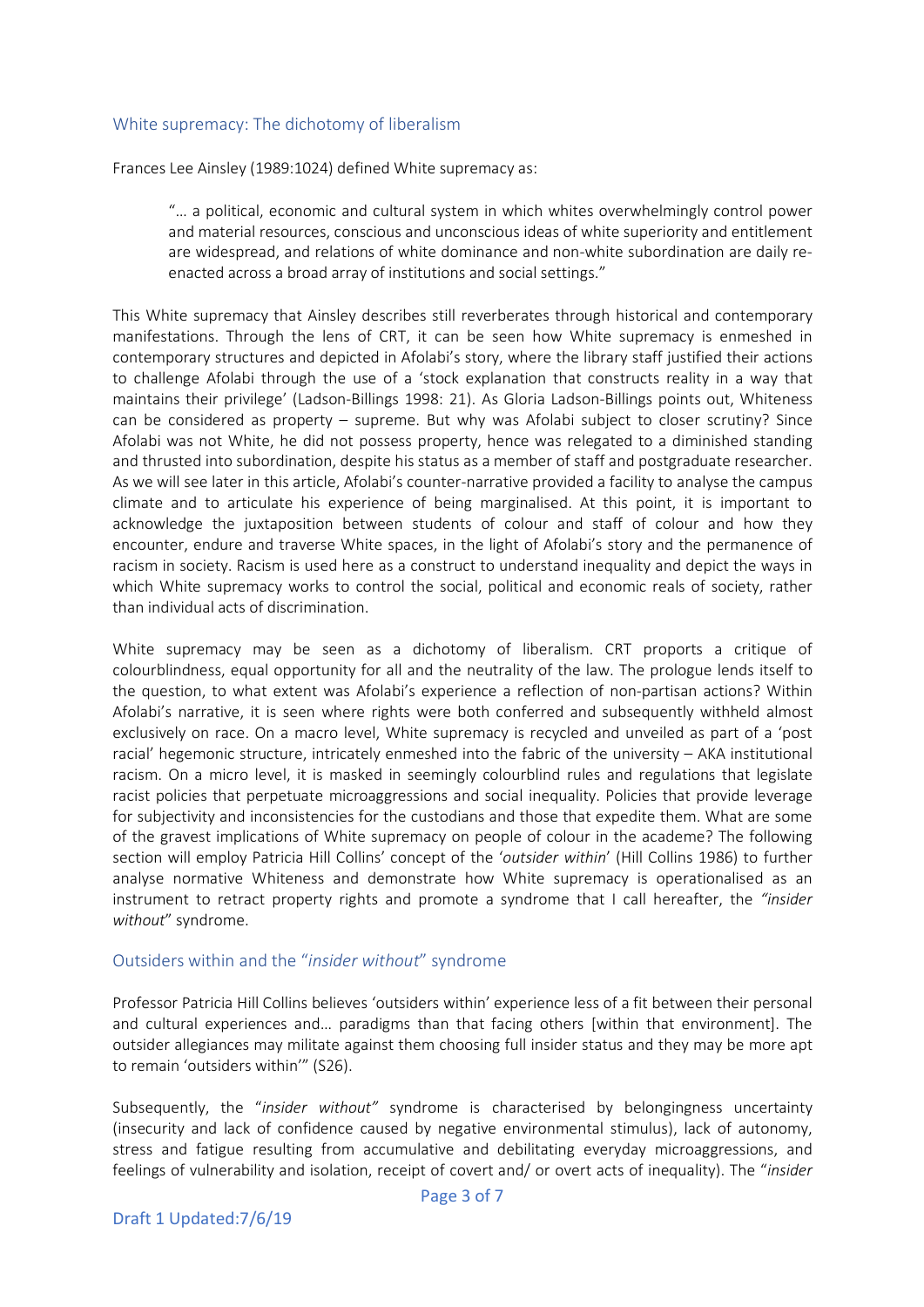*without"* is comparable to a stateless individual, who primarily do not feel like they belong. At this juncture within this paper Afolabi's counter-narrative will be developed using an auto-ethnographic paradigm in order to unearth some of the sophisticated forms of discrimination he received as an *Outsider* within the academe; this is essential in order to understand some of the causal factors associated with the development of an "*Insider Without*" syndrome.

*Prior to the planned three-way meeting with the Library Manager, Afolabi was asked to meet with his Line Manager. Afolabi works as a Diversity Practitioner within the University's Widening Participation team. Afolabi's Line Manager stated, "The Library Manager has received a complaint that you accused their staff of being racists. You need to be careful not to let something like that undermine all the hard work that you have been doing here at the university. We want to meet with you to discuss this. You have to understand that using language like microaggression infuriates people. Furthermore, what about your PhD"? "If I were you, I would just let it go."*

How does one know when they are an insider and not an outsider in disguise? Professor Patricia Hill Collins (1986) believes that an 'outsider status' is bound to:

*"… generate tension, for people who become outsiders within… they become different people and their difference sensitizes them to patterns that may difficult for… insiders to see. Some outsiders within try to resolve the tension generated by their new status by leaving.… others choose to suppress their difference by striving to become bonafied… Both choices rob [society] of diversity"*(S29).

White supremacy severely undermines sense of belonging by posing institutionalised threats to persons of colour in the academe; it may be considered the antithesis of cultural diversity in progressive societies. Note how Afolabi was reminded not to upset the furniture by seemingly being given commendation for his good work on the one hand, but implicitly threatened on the other. Of equal note was the default position taken by Afolabi's line manager, insinuating that Afolabi was hypersensitive, playing identity politics and upsetting the fragile White staff by 'playing the race card' (Arday 2018:152). As the 'outsider within', Afolabi's egalitarian position is in conflict with that of the institution. He is reminded that it is not his job to highlight how "these behaviours reproduce cultures of discrimination and marginalisation which denigrate people of colour" (Arday 2018: 153), but that the practices displayed by the library staff were "normal, not aberrant" (Ladson-Billings 1998: 18). Master scripting now occurs, as Afolabi is muted and his perspectives erased, as he attempts to challenge the dominant culture, authority and power (Ladson-Billings 1998). Disempowered, disillusioned and voluntarily isolated, Afolabi's "*insider without*" status is confirmed, as his syndrome develops.

People of colour are not only the outsiders within in the academe. As outsiders moving *en masse* through Widening Participation initiatives, into a space that historically excluded them. The experiences of people of colour in the academe highlights the tensions experienced by any group of less powerful outsiders, encountering the paradigmatic thought of a more powerful insider community. Afolabi's story is one such example of how libraries have been desecrated, becoming a space of conflict in the academe. In making Afolabi's story more salient, it is seen where the academe has now become a space where White supremacy is maintained and enacted through racial profiling, PREVENT strategies and 'stop and search' procedures similar (guised in the form of ID card challenges) to those performed in UK communities. A space where the barrier gate and CCTV cameras have become barriers of entry to '*insiders without'* who infiltrate and appear within, despite justification of its use as a data capture point to gauge student engagement and to enhance security. A space where institutional policies and practices have seemingly built in a measure of subjectivity as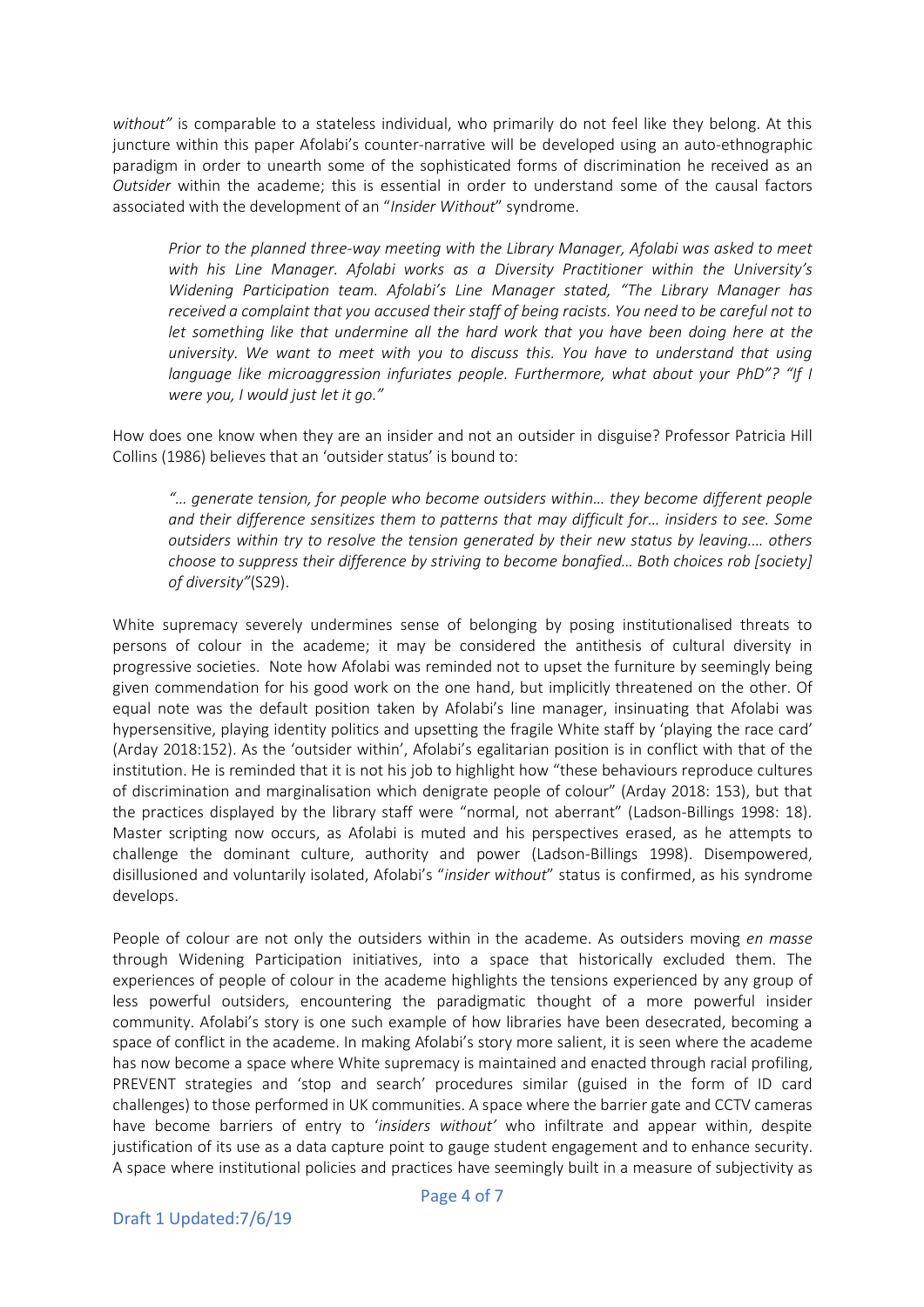a contingency to maintain hegemony. A space where the '*outsider within'* is "assigned a group inferiority status [that serves] as proof of the group's inferiority" (Hill Collins 1986 :S20). A space where the '*outsider within'*, armed with a particular way of seeing reality from both the outside and inside remains an '*insider without'*.

Thus far, this article has used CRT as a tool to elucidate how race has become a central construct for understanding inequality in the academe. Afolabi's counter-narrative demonstrated an example of how white supremacy is employed as a hegemonic tool to maintain dominance, while compromising sense of belonging. While Afolabi inhabited two identities, his experiences as a member of staff (of colour) can easily be juxtaposed with that of a student (of colour) in the academe who often face similar challenges in their striving for belonging. As '*outsiders within'* who often develop an '*insider without*' syndrome, it is important that these experiences are used to shape and inform practice, strategies and policies in order to promote a sense of belonging for people of colour in the academe. The following section will recommend actions to transform praxis to tactics.

### Concluding points

Looking back at Ainsley's definition, it is seen how White supremacy is used as a vice to maintain an outsider status for staff and students of colour and as a catalyst to develop an "*insider without*" syndrome; this compromises sense of belonging. It is also seen how conscious and unconscious White superiority is maintained when one seeks to challenge the 'so-called' neo-liberal 'post-race' university. Looking forward, what needs to be done, is to operationalise an interest convergence tactic (Ladson-Billings 1998).

First, it is important to understand that "failure must be acknowledged in order to build possible futures from the materials at hand… We cannot ameliorate something which we think does not exist because it is unsayable" (Tate and Bagguley 2017: 294). Universities need to acknowledge that race and racism shapes the experiences of staff and students of colour in the academe, thus compromising their sense of belonging. It is insufficient to believe that the tokenistic unconscious bias training that provides a tick in the box to state "there is no racism here" (290) is fit for purpose; this should be decommissioned and replaced with mandatory cultural competence training. In this sense, universities could utilise the cultural/ academic capital borne by the *"outsider within*" to design and deliver this training in conjunction with White allies.

Second, "equity, diversity, and other policies aimed at equality amount to no more than well-worded mission statements and some minor cosmetic changes which leave structural racial inequality intact" (290) "…if we do notice and say 'this is racism' our acknowledgment is always tied to an individual failure or pathology on the part of both students and faculty and their white anti-racist allies" (274). Therefore, universities need to address their inertia to uphold egalitarian principles and promote social justice. There is an urgent need for institutional policies and procedures to report, record and penalise perpetrators of race-based violence and discrimination. This is paramount in dismantling White supremacy.

Third, universities have become a site of pain for both students of colour and staff alike. Drawing on the attrition caused by the "*insider without"* syndrome and institutional initiatives to 'widen participation' that sees an increase in the number of students from non-traditional backgrounds entering the academe, there is a need for the provision of culturally appropriate wellbeing services. Through a convergence of interest, this will not only enable institutions to meet their neo-liberal objectives but also address the inevitable mental health needs of students and staff of colour.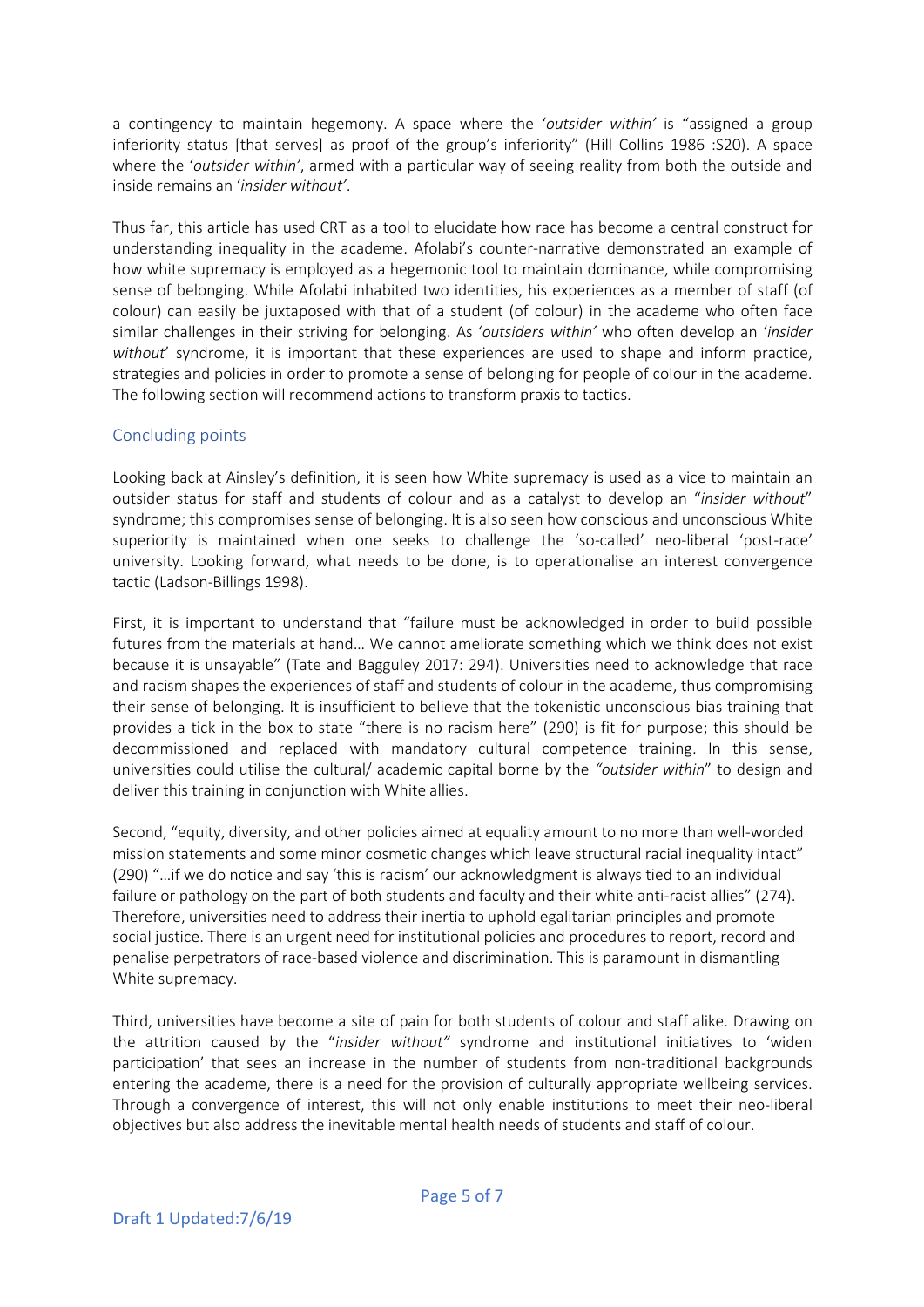Given the vastness of the barriers to the achievement of sense of belonging for staff and students of colour in the academe, this article only goes some way in identifying tactics to overcome these barriers. However, "until there is a recognition that students and staff of colour continue to be blighted and subordinated by racial oppression, the struggle for equality and acceptance in higher education will continue" (Arday 2018: 156).